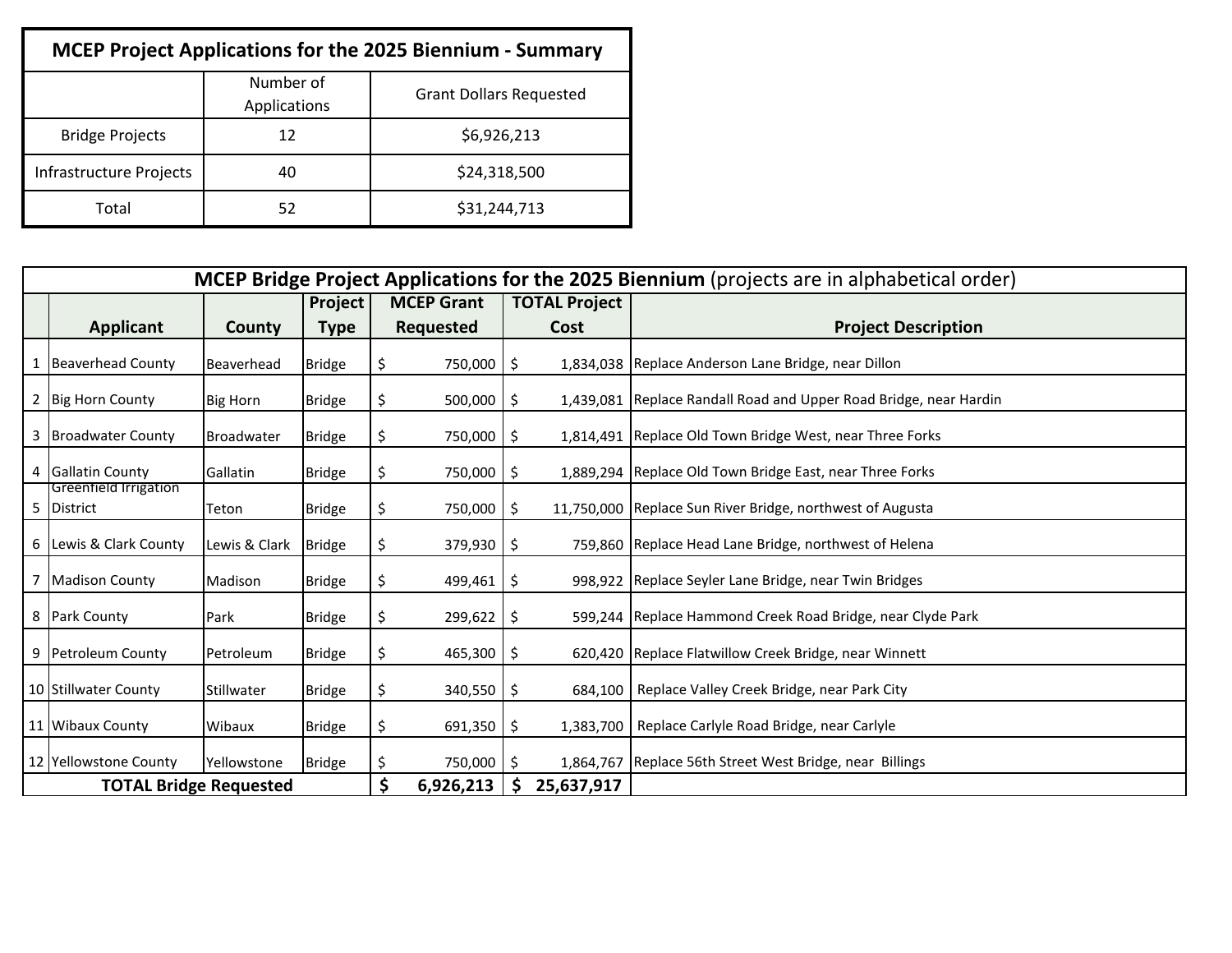|   | MCEP Infrastructure Project Applications for the 2025 Biennium (projects are in alphabetical order) |               |             |     |                   |                      |           |                                                                                                                                                                                                                                                                                                                                         |  |  |
|---|-----------------------------------------------------------------------------------------------------|---------------|-------------|-----|-------------------|----------------------|-----------|-----------------------------------------------------------------------------------------------------------------------------------------------------------------------------------------------------------------------------------------------------------------------------------------------------------------------------------------|--|--|
|   |                                                                                                     |               | Project     |     | <b>MCEP Grant</b> | <b>TOTAL Project</b> |           |                                                                                                                                                                                                                                                                                                                                         |  |  |
|   | <b>Applicant</b>                                                                                    | County        | <b>Type</b> |     | <b>Requested</b>  |                      | Cost      | <b>Project Description</b>                                                                                                                                                                                                                                                                                                              |  |  |
| 1 | Absarokee Water & Sewer<br><b>District</b>                                                          | Stillwater    | W           | \$  | 500,000           | \$                   |           | 1,446,000 Construct new water filtration system                                                                                                                                                                                                                                                                                         |  |  |
|   | 2 Belt, Town of                                                                                     | Cascade       | W           | \$  | 500,000           | \$                   |           | 2,855,000 Replace water mains                                                                                                                                                                                                                                                                                                           |  |  |
|   | 3 Bigfork Water & Sewer District Flathead                                                           |               | <b>WW</b>   | \$  | 500,000           | \$                   |           | 4,115,000 Replace sewer mains, install generators                                                                                                                                                                                                                                                                                       |  |  |
|   | <b>Black Eagle-Cascade County</b><br>4 Water & Sewer District                                       | Cascade       | <b>WW</b>   | \$  | 414,000           | \$                   |           | 1,329,620 Construct new sewer mains                                                                                                                                                                                                                                                                                                     |  |  |
|   |                                                                                                     |               |             |     |                   |                      |           | Install backup generators and fencing around wells, construct a new 450,000-<br>gallon storage tank, recoat/install mixers in the existing storage tanks, construct<br>a bulk water station, install fire hydrants, complete a leak analysis and repair<br>services, update water rights and water model, and conduct a lead and copper |  |  |
|   | 5 Boulder, City of                                                                                  | Jefferson     | W           | \$  | $500,000$ \$      |                      |           | 2,458,000 risk assessment                                                                                                                                                                                                                                                                                                               |  |  |
|   | 6 Cascade, Town of                                                                                  | Cascade       | <b>WW</b>   | \$  | 625,000           | \$                   |           | 3,091,000 Replace sewer mains                                                                                                                                                                                                                                                                                                           |  |  |
|   | 7 Chester, Town of                                                                                  | Liberty       | <b>WW</b>   | \$  | 500,000           | \$                   |           | 3,416,975 Remove lagoon sludge and collection improvements                                                                                                                                                                                                                                                                              |  |  |
|   | 8 Choteau, City of                                                                                  | Teton         | W           | \$  | 625,000           | \$                   |           | 7,767,856 Replace new storage tank, extend water mains                                                                                                                                                                                                                                                                                  |  |  |
|   | 9 Circle, Town of                                                                                   | McCone        | W           | \$  | 625,000           | \$                   |           | 2,000,000 Replace water mains                                                                                                                                                                                                                                                                                                           |  |  |
|   | Cooke Pass, Cooke City,<br>10 Silvergate Co Sewer Dist.                                             | Park          | <b>WW</b>   | \$  | 750,000           | \$                   |           | Construct new wastewater collection system, force main, removal of on-site<br>3,933,186 septic systems                                                                                                                                                                                                                                  |  |  |
|   | 11 Corvallis Sewer District                                                                         | Ravalli       | <b>WW</b>   | \$  | 500,000           | \$                   |           | 1,123,210 Replace headworks, Install UV, Replace aeration system and forcemain                                                                                                                                                                                                                                                          |  |  |
|   | Craig County Water & Sewer<br>12 District                                                           | Lewis & Clark | <b>WW</b>   | \$  | 400,000           | \$                   |           | 800,000 Construct new low-pressure grinder pump sewer system                                                                                                                                                                                                                                                                            |  |  |
|   | 13 Denton, Town of                                                                                  | Fergus        | <b>WW</b>   | \$  | 750,000           | \$                   |           | 3,890,100 Repair lagoons, install UV                                                                                                                                                                                                                                                                                                    |  |  |
|   | 14 Dodson, Town of                                                                                  | Phillips      | W           | \$  | 500,000           | \$                   |           | 3,250,300 Replace water mains                                                                                                                                                                                                                                                                                                           |  |  |
|   | 15 Drummond, Town of                                                                                | Granite       | <b>WW</b>   | \$  | 500,000           | \$                   | 3,548,470 | Reconstruct lagoons, install UV                                                                                                                                                                                                                                                                                                         |  |  |
|   | 16 Dutton, Town of                                                                                  | Teton         | W           | \$  | $625,000$ \$      |                      |           | 4,079,000 Replace water mains<br>Replace water intake, controls, booster station with generator, install new tank,                                                                                                                                                                                                                      |  |  |
|   | 17 Forsyth, City of                                                                                 | Rosebud       | W           | \$. | 725,000           | $\sqrt{5}$           |           | 4,630,258 recoat existing tank, replace water main                                                                                                                                                                                                                                                                                      |  |  |
|   | Gallatin Canyon County Water<br>18 & Sewer District                                                 | Gallatin      | <b>WW</b>   | \$. | 750,000           | \$                   |           | 22,500,000 Construct new sewer collection system and conveyance                                                                                                                                                                                                                                                                         |  |  |
|   | 19 Geraldine, Town of                                                                               | Choteau       | W           | Ş.  | 500,000           | -Ş                   |           | 2,643,000 Replace water mains                                                                                                                                                                                                                                                                                                           |  |  |
|   | 20 Havre, City of                                                                                   | Hill          | W           | \$  | 500,000           | $\sqrt{5}$           |           | 8,355,390 Replace water mains                                                                                                                                                                                                                                                                                                           |  |  |